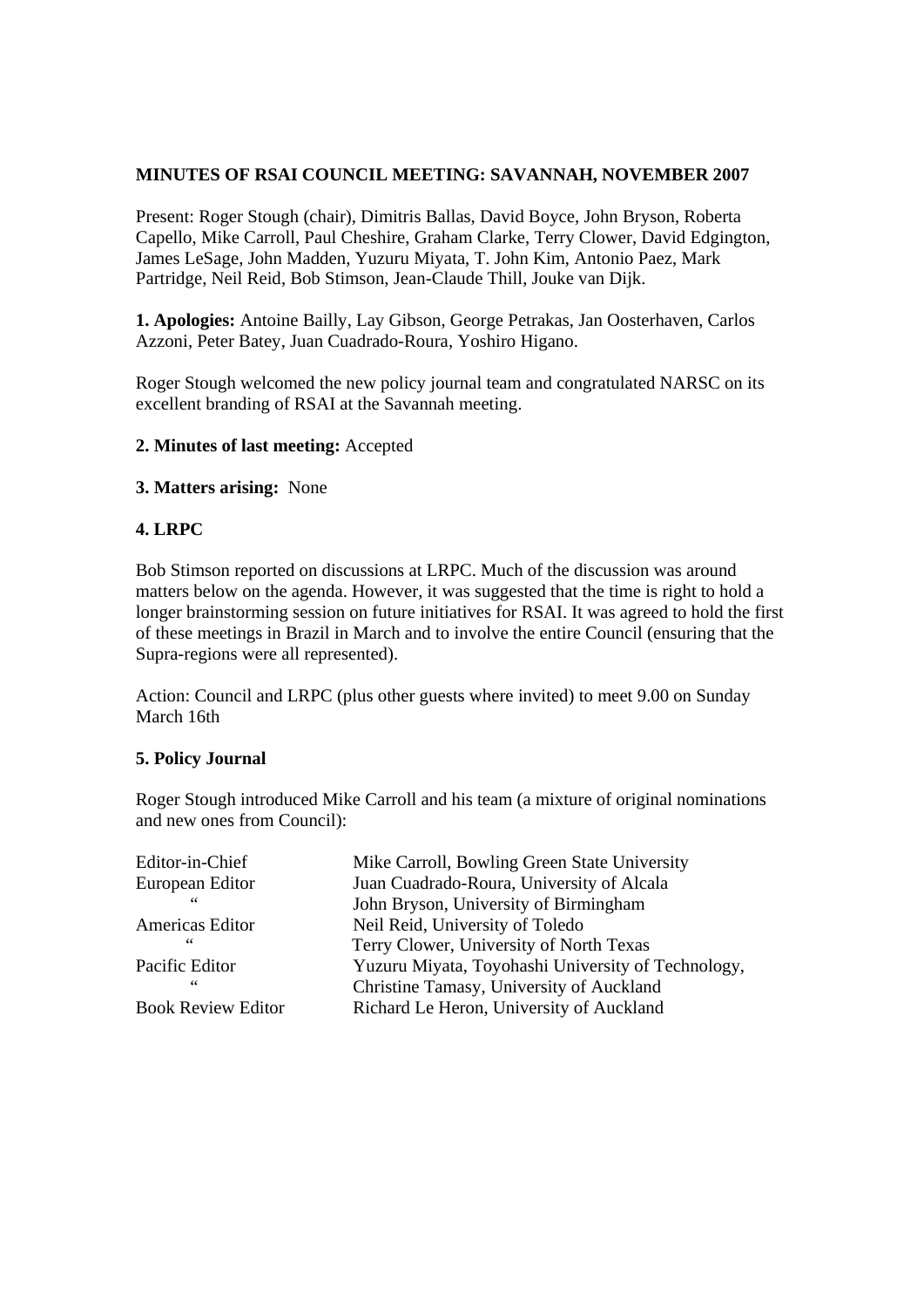Mike Carroll and the team gave short presentations on their background and interest in policy matters. Roger Stough commented that the team was in excellent shape to deliver a high quality policy journal and thanked the new team for their application and subsequent acceptance to the various roles. He also thanked Council for its nominations. It was suggested that New York 2008 might be a good time to launch the journal officially. Jouke van Dijk welcomed the opportunity to work closely with Mike Carroll and the new team to ensure both RSAI journals compliment each other rather than compete. Council agreed to provide the Editorial Team with up to £5,000 pounds sterling for implementing the start up of the journal and producing the first edition or two so that the journal can begin with release of volume 1, no. 1 2009 in November of 2008. It was suggested that the Editor-in-Chief, Michael Carroll should meet with the Wiley-Blackwell team along with Jouke van Dijk (Editor-in-Chief, PiRS), Graham Clarke and Roger Stough in late January to get the RSPP journal set up on the WB electronic submission and management system.

Roger Stough also reported that we now had a much better contract and financial package from Blackwells (pre-circulated paper). He thanked all Council members for their comments and advice on the previous draft.

The team will now develop editorial policy in regard to handling submissions etc within the team and will also develop a proposal for the Editorial Board of the journal. The starting point will be the list of persons that has already indicated interest. That core will be supplemented with others that seem to be appropriate to the Team and some senior RSAI members including some members of the Fellows of the RSAI

Roger Stough also noted the paper from Jouke van Dijk regarding additional expenses needed by the editorial teams. Jouke was asked to provide a more detailed request for the Brazil meeting.

Actions: Graham Clarke to organize Blackwell meeting in January Mike Carroll to propose new editorial team Jouke van Dijk to prepare detailed paper on editorial expenses

#### **6.Papers in regional Science**

Jouke van Dijk reported that the transition from Purdue to Groningen had now been fully implemented and Manuscript Central was now operating very efficiently. On-line abstracts in Japanese and Spanish were now available. Jouke welcomed the introduction of the Beckmann prize as this added to the profile of the journal. He also reported a very pleasing increase in submissions and the subsequent introduction of larger print volumes (up 25%). Two special editions (led by Bernie Fingleton and Antonio Paez) were planned for 2008 and 2009.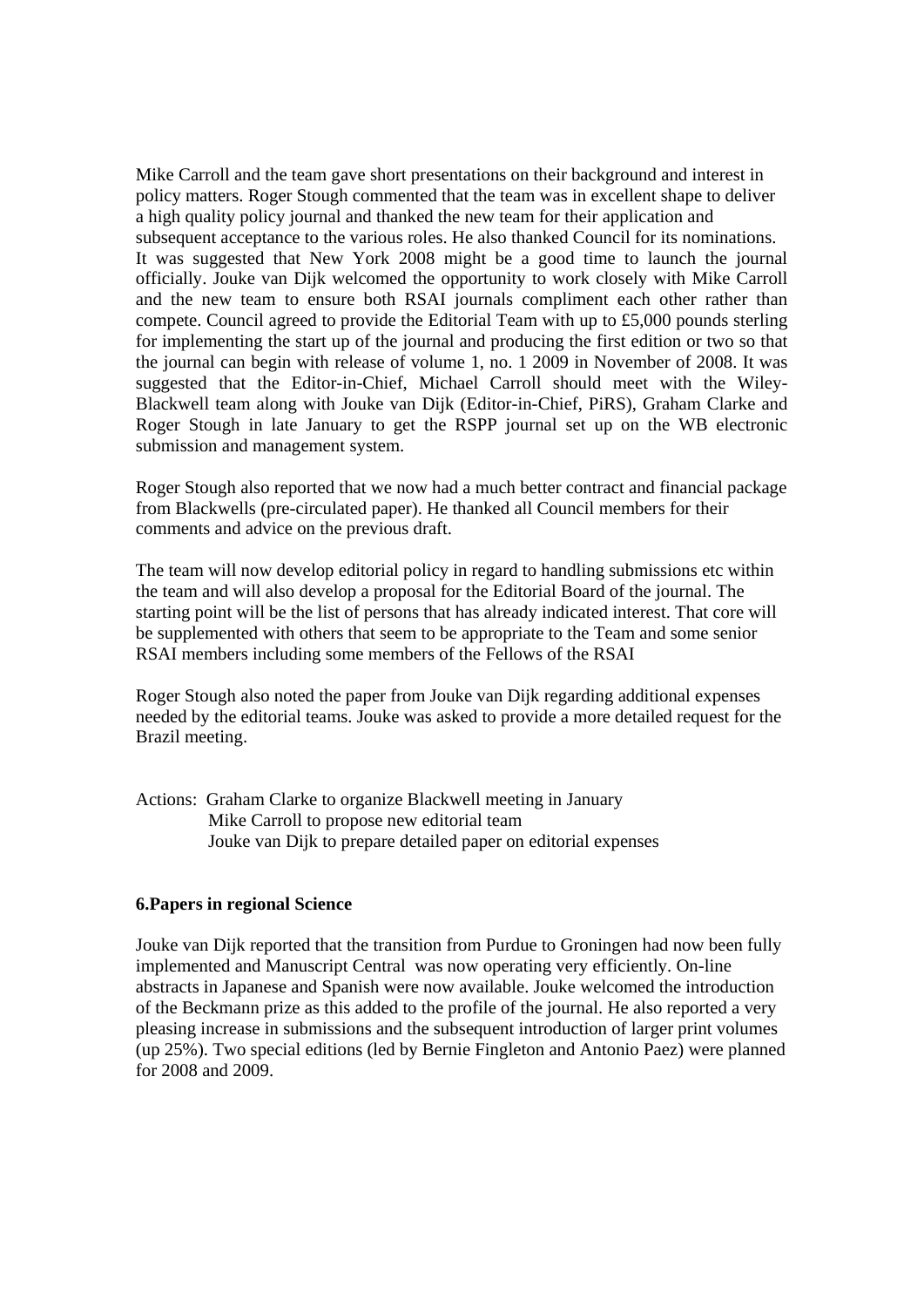Mark Partridge led Council in proposing a vote of thanks for the excellent work of Jouke and his team in their first year together.

# **7. Election of future presidents and role of LRPC**

Roger Stough and the LRPC proposed the following procedure:

# **Recommendation of Formal Guidelines for Selection of President Elect**

- *1. Nomination Committee* 
	- *a. President RSAI*
	- *b. Three (3) members of Regional Science Association International (RSAI) Council – one representative for each of the three super regions*
	- *c. Three (3) members of the Long Range Planning Committee (LRPC) immediate past presidents and other members to be recommended by the LRPC*
- *2. Criteria to be satisfied by nominees* 
	- *a. Financial resources sufficient to cover travel costs to perform RSAI duties*
	- *b. Support from candidate's institution including relaxation of duties to enable President to travel as needed to execute RSAI business*
	- *c. RSAI Council experience (Council member experience) and/or other service to the regional science community (e.g., super regional and/or other sections, editor or one of the regional science journals, etc.)*
- *3. The President Elect nomination committee would be formed at the NARSC meeting at the end of the second year of the outgoing president so that the appointment is made at the PRSCO meeting in next year (first year of the incoming president).*

After a short debate Council accepted the proposal

Roger Stough and LRPC also proposed that membership of the LRPC should be extended to include two current Council members. This was agreed and nominations were called for. [Subsequently Mark Partridge and T.J.Kim offered their services and will now serve on LRPC whilst they serve as Council members]

# **8. Prizes and ED matters**

Graham Clarke announced the following prize winners:

- i) the Hirotada Kohno Outstanding Service award 2006 to Kieran Donaghy, Cornell University
- ii) The Martin Beckman award for best paper in *Papers in Regional Science* in 2006 to Bernard Fingleton and Enrique Lopez-Bazo for " Empirical Growth Models with Spatial Effects".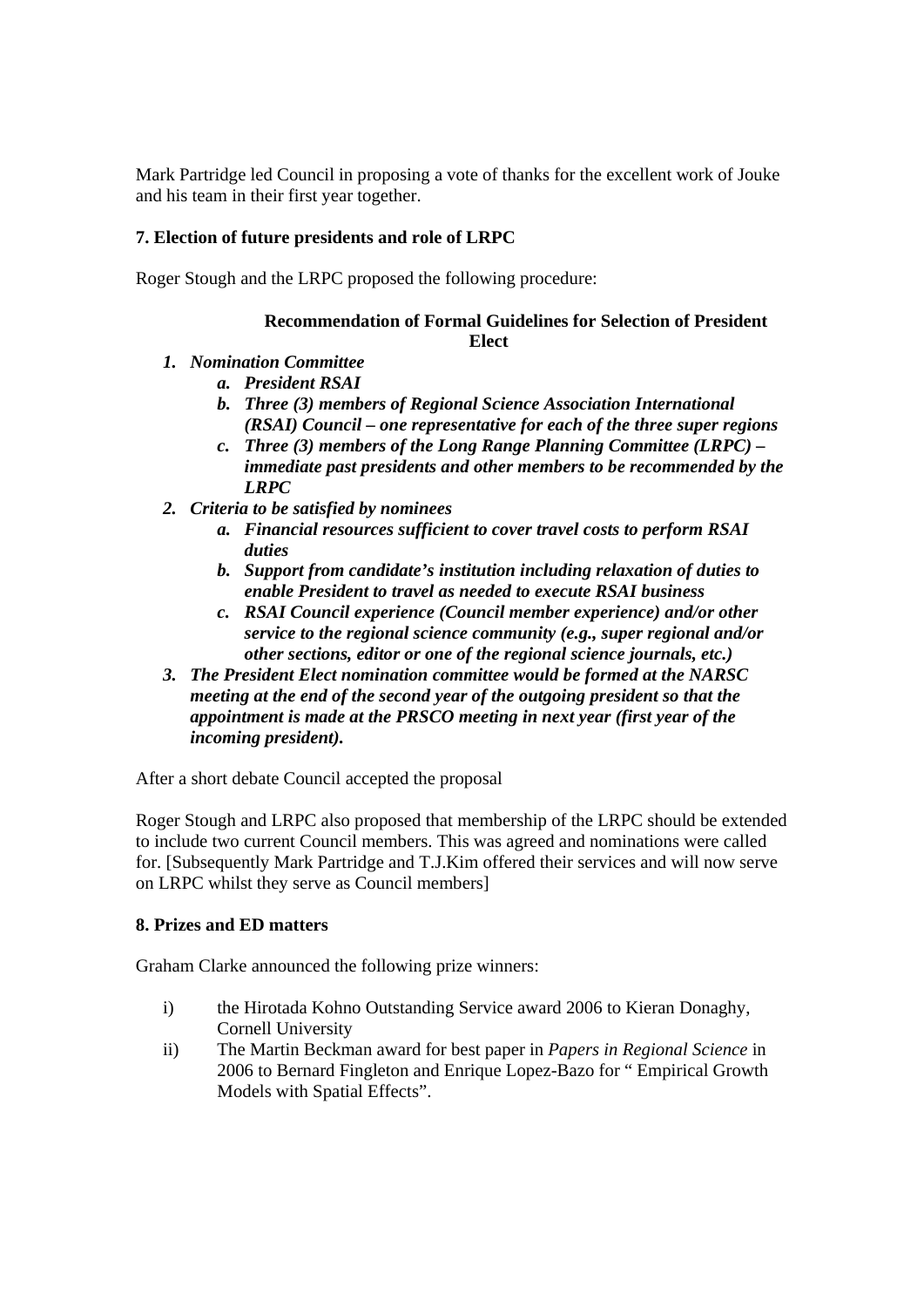Council offered its congratulations to all winners. Calls for nominations for 2007 to go out in next global RSAI e-mail.

Antonio Paez presented details of current procedure for the RSAI dissertation prize. He also tabled some proposals for the future. It was agreed to discuss this formally in Brazil and make some recommendations based around these ideas.

A sub-committee for receiving nominations and making a decision on the 2009 Founder's Medal was established and ratified by Council. The committee includes Roger Stough, Mark Partridge, George Petrakas and Yoshiro Higano representing RSAI Council; Ann Markusen, Jean Paelinck and Jacques Thisse representing The RSAI Fellows; and past Presidents Robert Stimson and Peter Batey.

Graham Clarke confirmed that John Madden and Jan Oosterhaven finish their terms of office and Council thanked them both for all their hard work and commitment to Council. For PRSCO T.J.Kim had been elected for a second term of office and for ERSA Paul Cheshire would serve again in 2008 (for at least one year). Gunther Maier had been elected to replace Jan Oosterhaven. Graham also reported there were 5 candidates for election to replace John Madden. The election would be held electronically before the end of 2007.

### **9. NARSC and Latin America**

Jean-Claude Thill announced that NARSC had agreed to become part of a wider TARSC (The Americas Regional Science Council). The Constitution of NARSC (and RSAI) would need to be amended accordingly. Council welcomed this development as a very positive step to encourage new associations in Latin America.

Roger Stough also reported that a joint working committee between the Latin American Economics Association (LACEA) urban and regional track or group and RSAI has been formed and initial goals for joint activities have been identified. Jean-Claude Thill will lead the RSAI team and Tito Yepes, World Bank, will head the team for LACEA. Initiatives include paper sessions at LACEA annual meetings; joint paper sessions at RSAI meetings; a possible two day training program prior to the LACEA October 2009 meeting in Ecuador; and a RFP from the World Bank inviting proposals from teams composed of LACEA and RSAI members.

#### **10. RSAI Congress in Brazil**

In the absence of Carlos Azzoni, Graham Clarke reported there were 230 papers to date  $(7<sup>th</sup>$  November) with the promise of more to come. Carlos also asked for support in the refereeing of papers for the 'R' sessions. Council questioned whether such a session was necessary and Graham Clarke agreed to convey this information to Carlos.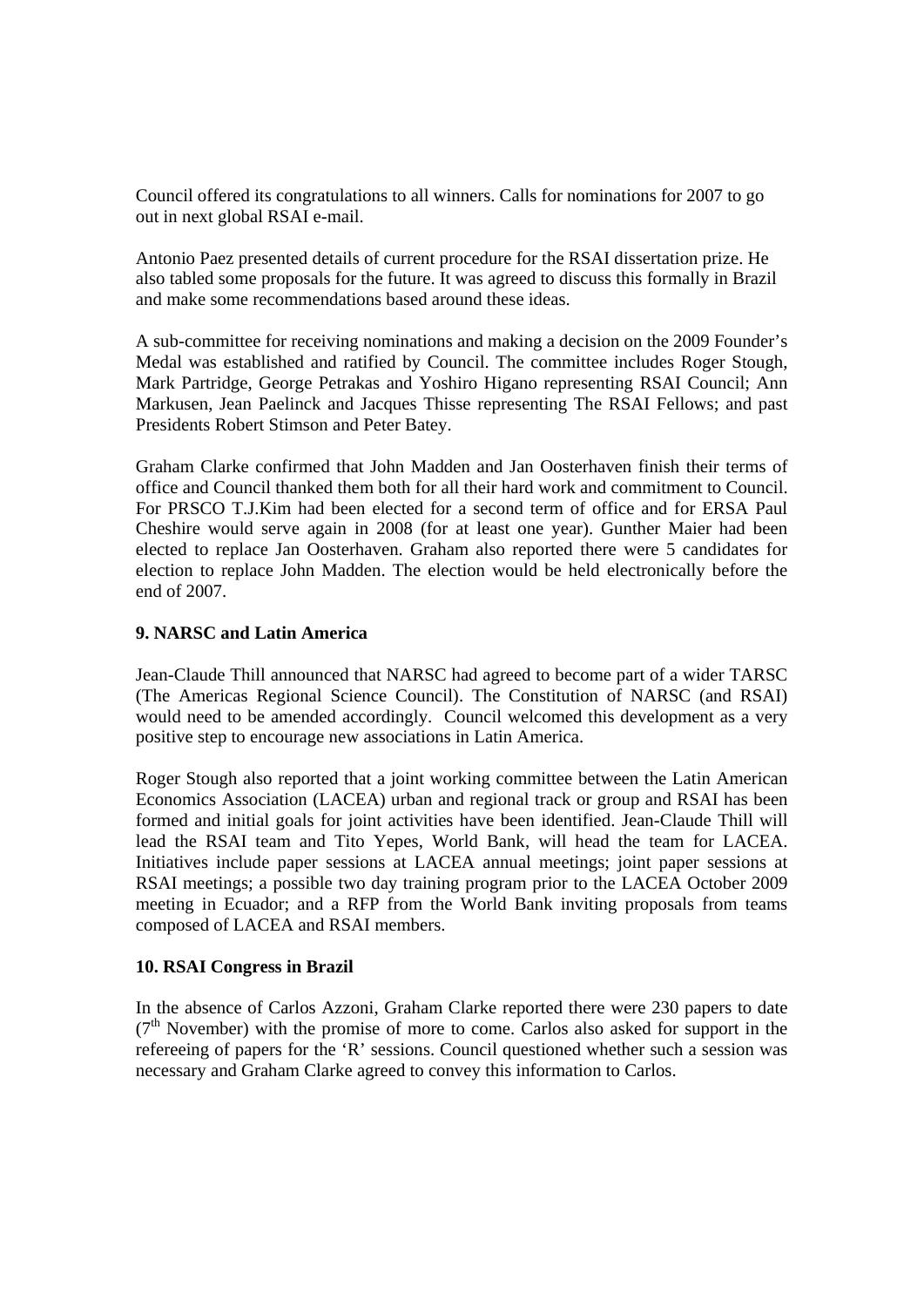The Council approved a request to set aside £10,000 pounds sterling for scholarships to support travel and participation of students and young scholars in major RSAI events: World Congress', Super Regional Section Conferences etc.

### **11. Finance**

Dimitris Ballas presented the accounts below. These were accepted.

# **Regional Science Association International**

# **2006**

| Balance brought forward (pounds sterling £):          | £128,558.89 |
|-------------------------------------------------------|-------------|
| <b>Receipts (Pounds Sterling £)</b>                   |             |
| Subscription fees payment from Blackwells             | £8,774.00   |
| Investment income                                     | £3,380.30   |
| Donations                                             | £23.64      |
| Other receipts                                        | £68.17      |
| <b>TOTAL</b>                                          | £12,246.11  |
| <b>Payments (Pounds Sterling £)</b>                   |             |
| RSAI travel and subsistence                           | £3,465.65   |
| Payment to Brazilian Section - RS Prize               | £172.86     |
| Financial support - Chinese Regional Science workshop | £1,166.18   |
| Financial support - Malaysian RSAI conference         | £1,073.98   |
| Henton & $Co - 2005$ Accounts independent examination | £587.50     |
| David Hill: professional advice on new journal        | £500.00     |
| Fellows plaques                                       | £372.66     |
| <b>Bank Charges</b>                                   | £60.00      |
| <b>TOTAL</b>                                          | £7,398.83   |
| <b>Closing Balance carried forward</b>                | £133,406.17 |

The above accounts have been independently examined by Henton & Co.LLP , Chartered Accountants, St Andrews House, St Andrews Street, Leeds LS3 1LF. They have also been sent to the UK Competition Commission as part of our annual report.